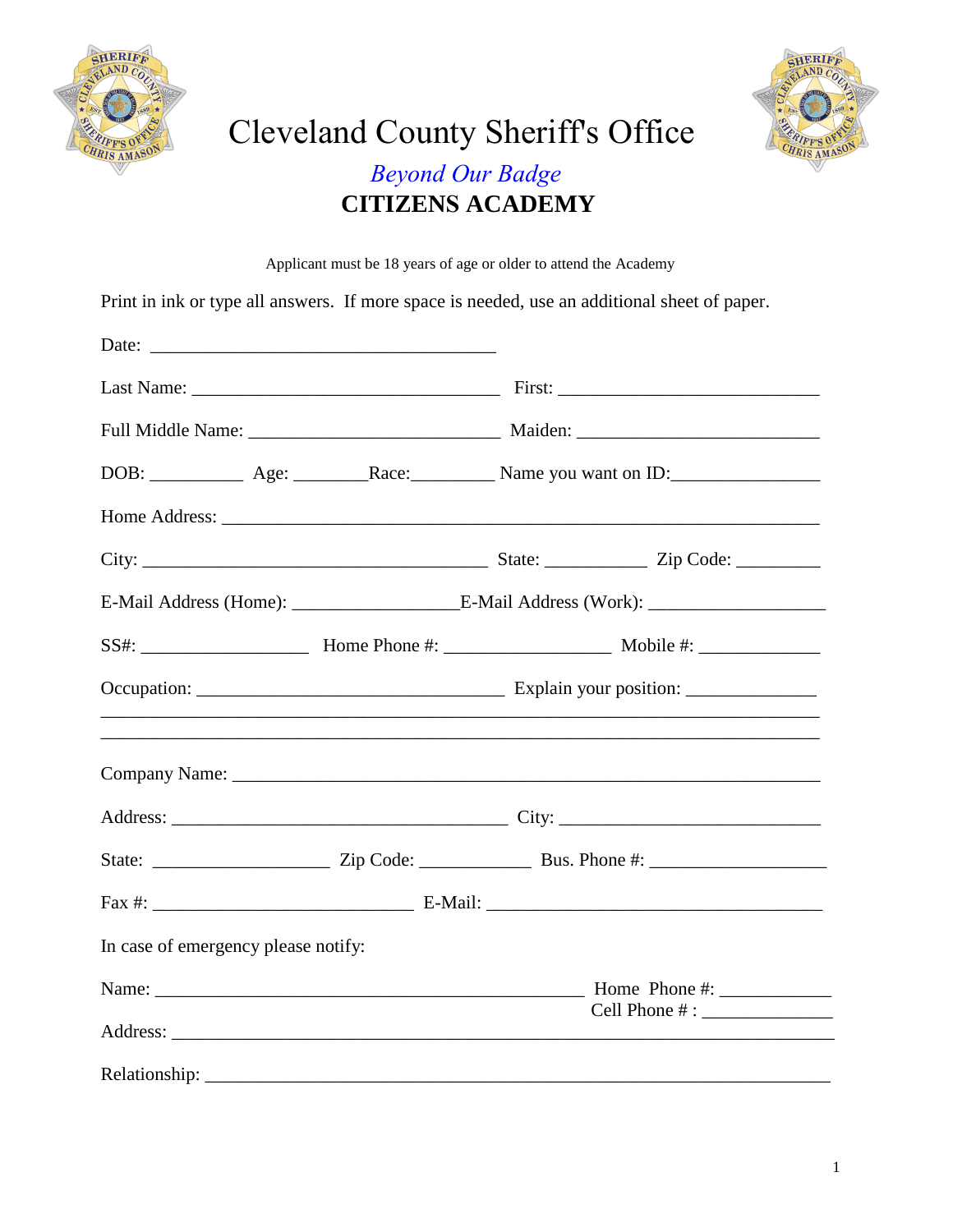Please answer yes or no to the following questions and provide explanations where needed.

1. Have you ever been arrested for a crime other than traffic offenses? Yes or No. If yes, please explain with disposition and dates.

**\_\_\_\_\_\_\_\_\_\_\_\_\_\_\_\_\_\_\_\_\_\_\_\_\_\_\_\_\_\_\_\_\_\_\_\_\_\_\_\_\_\_\_\_\_\_\_\_\_\_\_\_\_\_\_\_\_\_\_\_\_\_\_\_\_\_\_\_\_\_\_\_\_\_\_\_ \_\_\_\_\_\_\_\_\_\_\_\_\_\_\_\_\_\_\_\_\_\_\_\_\_\_\_\_\_\_\_\_\_\_\_\_\_\_\_\_\_\_\_\_\_\_\_\_\_\_\_\_\_\_\_\_\_\_\_\_\_\_\_\_\_\_\_\_\_\_\_\_\_\_\_\_**

**\_\_\_\_\_\_\_\_\_\_\_\_\_\_\_\_\_\_\_\_\_\_\_\_\_\_\_\_\_\_\_\_\_\_\_\_\_\_\_\_\_\_\_\_\_\_\_\_\_\_\_\_\_\_\_\_\_\_\_\_\_\_\_\_\_\_\_\_\_\_\_\_\_\_\_\_**

## **NOTE: APPLICANT CONVICTED OF A FELONY IS INELIGIBLE TO ATTEND.**

|                                        | 2. Do you have a valid driver's license? Yes or No (Please circle)                             |                             |  |  |
|----------------------------------------|------------------------------------------------------------------------------------------------|-----------------------------|--|--|
|                                        |                                                                                                | State: $\frac{2}{\sqrt{2}}$ |  |  |
|                                        | 3. Are you 18 years of age or older? Yes or No (Please circle)                                 |                             |  |  |
|                                        | 4. Do you have any special needs that require accommodation in order for you to participate in |                             |  |  |
|                                        | this program?<br>Yes or No (Please circle)                                                     |                             |  |  |
|                                        |                                                                                                |                             |  |  |
|                                        | 5. Are you allergic to anything? Yes or No (Please circle)                                     |                             |  |  |
|                                        |                                                                                                |                             |  |  |
|                                        |                                                                                                |                             |  |  |
| 6. How did you hear about the academy? |                                                                                                |                             |  |  |
|                                        |                                                                                                |                             |  |  |
|                                        |                                                                                                |                             |  |  |
|                                        | 7. Are you a resident if Cleveland County?<br>Yes or No (Please circle)                        |                             |  |  |
|                                        |                                                                                                |                             |  |  |
|                                        |                                                                                                |                             |  |  |

**\_\_\_\_\_\_\_\_\_\_\_\_\_\_\_\_\_\_\_\_\_\_\_\_\_\_\_\_\_\_\_\_\_\_\_\_\_\_\_\_\_\_\_\_\_\_\_\_\_\_\_\_\_\_\_\_\_\_\_\_\_\_\_\_\_\_\_\_\_\_\_\_\_\_\_\_**